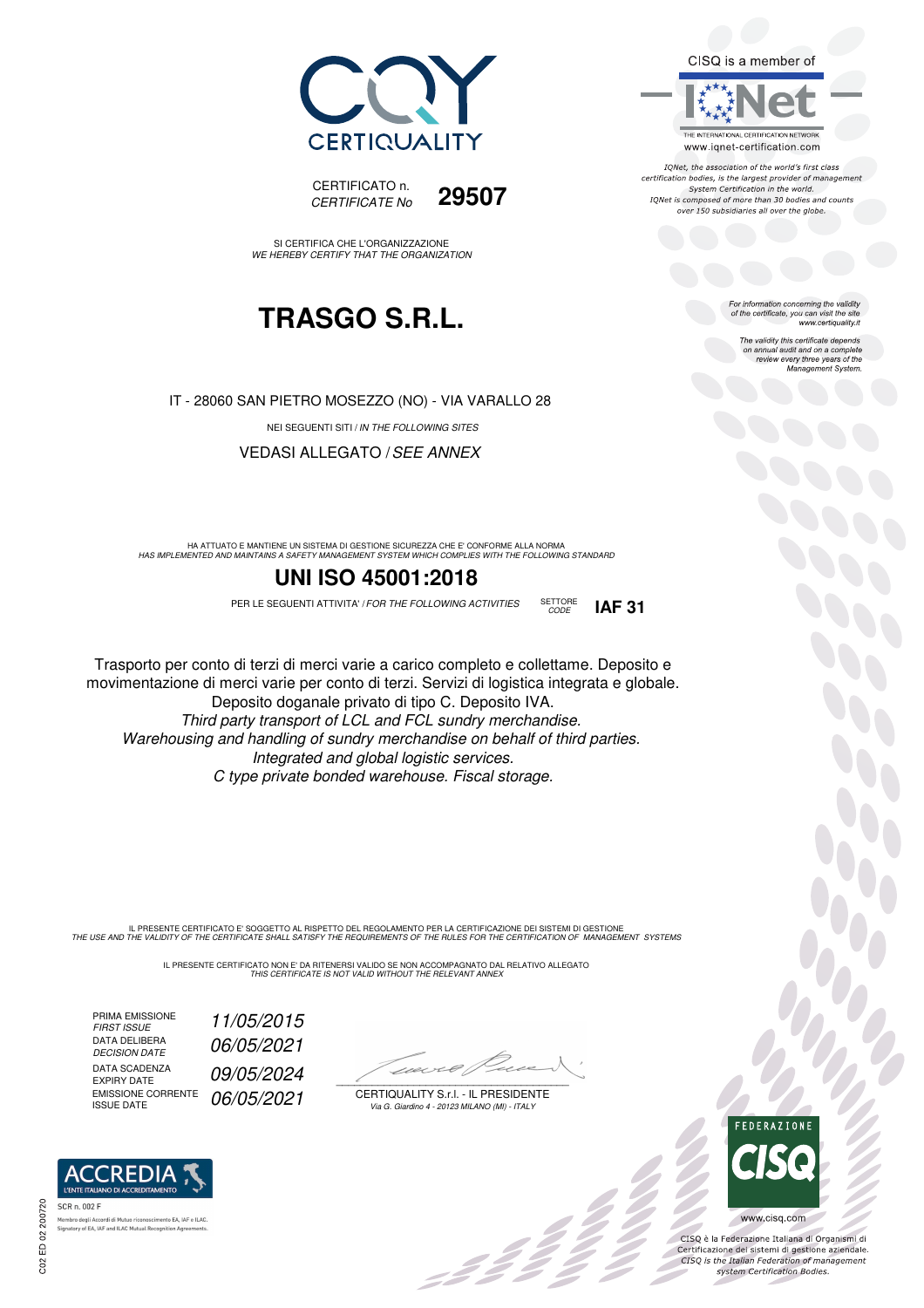

CISQ is a member of

THE INTERNATIONAL CERTIFICATION NETWORK www.iqnet-certification.com

IONet, the association of the world's first class certification bodies, is the largest provider of management<br>System Certification in the world. IQNet is composed of more than 30 bodies and counts over 150 subsidiaries all over the globe.

For information concerning the validity<br>of the certificate, you can visit the site<br>www.certiquality.it

The validity this certificate depends on annual audit and on a complete review every three years of the<br>Management System.

Pagina 1/1

ALLEGATO AL CERTIFICATO n. Pagina 1/1 ALLEGATO AL CERTIFICATO n. **29507**<br>Page 1/1 *ANNEX TO CERTIFICATE No* **29507** 

## **TRASGO S.R.L.**

SITI / SITES

|                    | IT - 27040 ARENA PO  |
|--------------------|----------------------|
|                    | IT - 13040 BALOCCO   |
|                    | IT - 28061 BIANDRATF |
| IT - 41012 CARPI   |                      |
| IT - 28047 OLEGGIO |                      |
|                    |                      |

- 
- 
- (PV) CONTRADA FABBRICA 52 (VC) - VIA PER VILLARBOIT SNC (NO) - VIA GUIDO IL GRANDE 1 (MO) - FRAZ. FOSSOLI - VIA VALLE 24 (NO) - VIA PAPA GIOVANNI PAOLO II, 19 IT - 28060 SAN PIETRO MOSEZZO (NO) - FRAZ. NIBBIA -VIA VARALLO 28
- IT 13039 TRINO VERCELLESE (VC) FRAZ. LERI CAVOUR -S-P 1 km. 10.1

IL PRESENTE ALLEGATO NON E' DA RITENERSI VALIDO SE NON ACCOMPAGNATO DAL RELATIVO CERTIFICATO<br>THIS ANNEX IS NOT VALID WITHOUT THE RELEVANT CERTIFICATE

PRIMA EMISSIONE<br>FIRST ISSUE DATA DELIBERA<br>DECISION DATE DATA SCADENZA<br>EXPIRY DATE DATA SCADENZA<br>EXPIRY DATE 09/05/2024<br>EMISSIONE CORRENTE 06/05/2021

**ACCREDIA I'ENTE ITALIANO DI ACCRET** 

.<br>Membro degli Accordi di Mutuo riconoscimento EA, IAF e<br>Signatory of EA, IAF and ILAC Mutual Recognition Agreer

nento EA, IAF e ILAC

SCR n. 002 F

11/05/2015 06/05/2021

 $\mathcal{L}$ 

EMISSIONE CORRENTE  $\left( \frac{06}{05} \right) 2021$  certiquality S.f.l. - IL PRESIDENTE<br>ISSUE DATE



Soc

CISQ è la Federazione Italiana di Organismi di Certificazione dei sistemi di gestione aziendale.<br>CISQ is the Italian Federation of management system Certification Bodies.